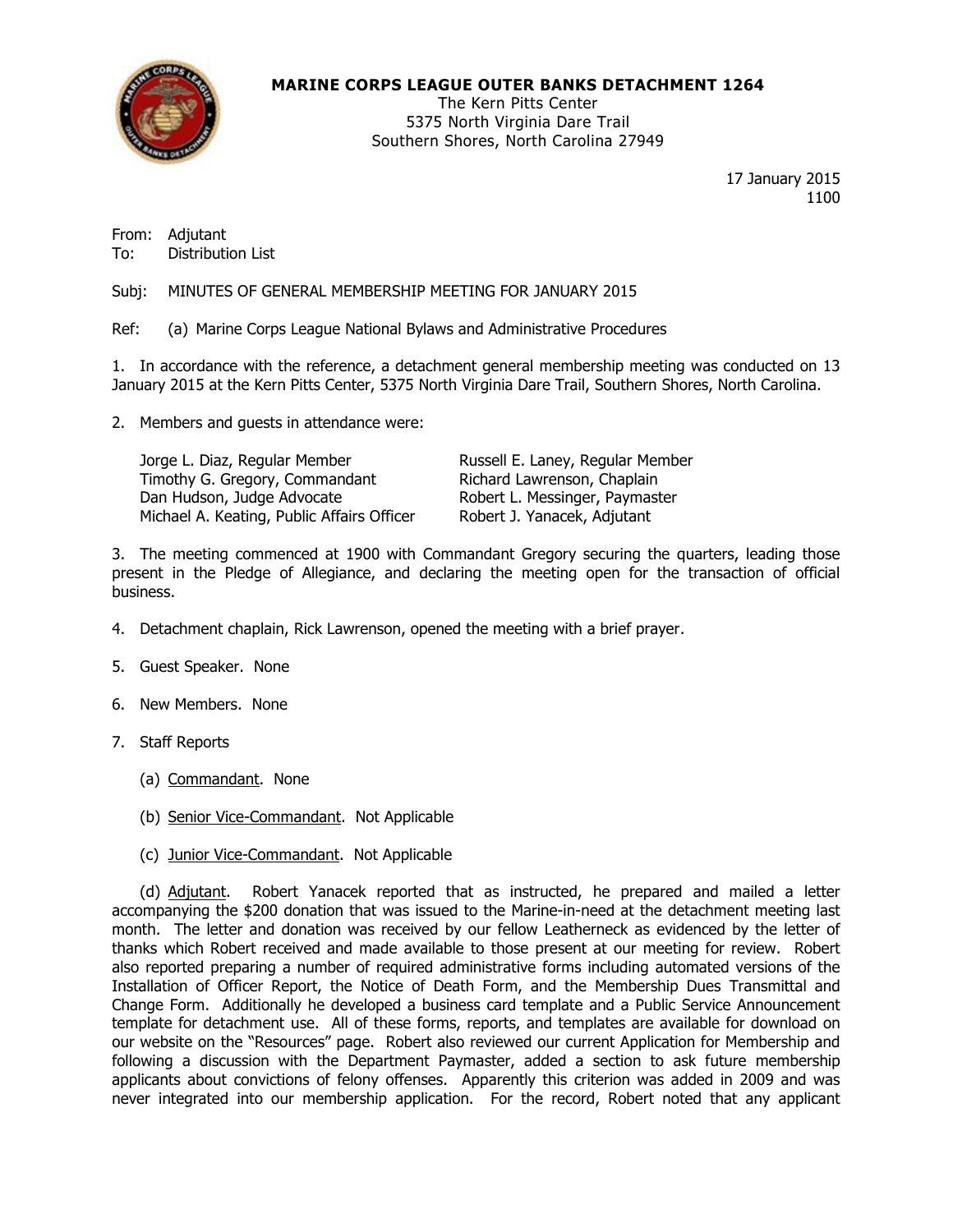## Subj: MINUTES OF GENERAL MEMBERSHIP MEETING FOR JANUARY 2015

admitting to the conviction of a felony offense cannot be granted membership by the detachment, but that the application must be forwarded to the National Headquarters via the chain-of-command for review and final determination. Robert concluded his report by noting that he provided the donuts for this meeting for members to enjoy, and that the coffee was provided by prospective detachment member Mike Mathison who is the manager of the Kangaroo store located at West Third Street in Kill Devil Hills.

 (e) Paymaster. Bob Messinger provided a detailed report of the income and expenditures since our last meeting as well as the detachment's current account balance. He also acknowledged receiving and depositing both checks provided by the Walmart Foundation. No discrepancies were noted by any members. Bob also reported receiving correspondence from each organization we provided donations to at our December meeting to thank us for our continued support. This correspondence was then made available to those present at our meeting for review. Lastly, Bob reported that the 2015 Detachment Membership Directory is nearly ready for distribution and will be mailed sometime later this month. He presented a copy to our adjutant for administrative review, prior to printing and distribution.

 (f) Chaplain. Rick Lawrenson reported on the status of a local homeless Marine veteran that was the subject of an e-mail sent by concerned member, Steve Gillis. Rick acknowledged that there was indeed a homeless Marine veteran living in our area. However, no action by our detachment is necessary at this time as this Marine has already been brought to the attention of local officials who are, in turn, actively working to find him permanent housing and offering him any assistance he requires.

(g) Sergeant-at-Arms. Not applicable

 (h) Public Affairs Officer. Mike Keating reported that he contacted the East Carolina and Max Media radio groups and provided them with a 15-second Public Service Announcement (PSA). As a result of this contact, these radio groups will be airing our PSA on twelve local radio stations during the upcoming months. Mike also reported that he is working to obtain publicity in our two local newspapers, and that he would like to obtain a copy of our recruiting poster. Adjutant, Robert Yanacek indicated that he would e-mail a PDF file of the poster following the meeting.

8. Old Business

 (a) Detachment Colors. Robert Yanacek reported that he contacted Jack Figura and successfully retrieved the detachment's Colors and has possession of them. To alleviate the issue of ensuring the Colors are always at our meetings, Robert recommended that we contact our facility supervisor to see if we could arrange for them to be stored in the building in a safe location. Paymaster, Bob Messinger will provide the point of contact for our facility to Robert, who will in turn initiate contact to see if this is a viable option.

 (b) Recruiting. Robert Yanacek reported that he mailed five invitations for the January meeting and received two favorable responses. Unfortunately, neither of these two candidates was able to attend this month's meeting due to work-related commitments. Robert also reported that he has worked on contacting a number of inactive members. He successfully contacted Dean Tyler and spoke with him about becoming an active member once again. Robert indicated that Dean is doing well, remains active in veterans-related issues, and that he may come to a meeting at some point in the future. Robert also attempted to contact Gene Martin; unfortunately, Gene was out of town at the time. A follow-up visit to contact Gene will be conducted during the latter part of January. Lastly, an attempt to contact Jesse Ambrose was also made with negative results. Robert asked the membership if anyone had any contact information for Jesse. Rick Lawrenson indicated that he did, and would contact Jesse and pass the information along. Immediately following the meeting, Rick successfully contacted Jesse and learned that his home in Manns Harbor was destroyed during Hurricane Irene a few years ago, and that in the effort to recover from the loss, he allowed his membership to lapse. Rick added that Jesse remains interested in our detachment and that he intends to become an active member once again.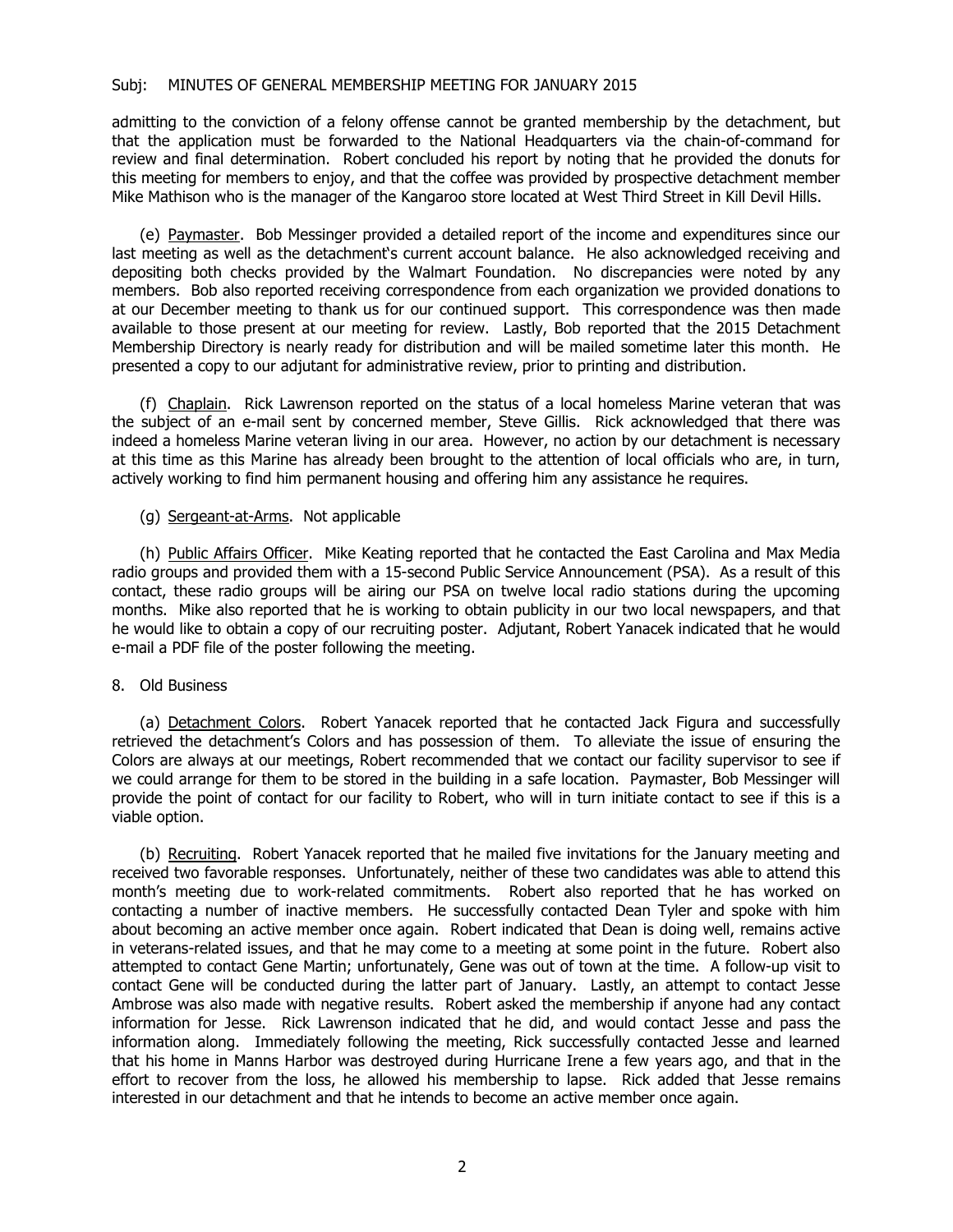(c) Update of Corporate Records. Robert reported that the NA-02 form submitted to the North Carolina Corporation Commission to update our corporate records was retuned to him with a memorandum indicating that an incorrect form was submitted. Robert prepared a BE-06 form that was included with the notification, obtained the required signatures of Senior Vice-Commandant Draper and Commandant Gregory, and will be mailing the form to the North Carolina Corporation Commission immediately following the meeting.

## 9. New Business

 (a) Uniform Items. Jorge Diaz inquired at to how to go about obtaining Marine Corps League uniform items. Commandant Gregory replied that most uniform items were available at the Marine Corps League's Ship's Store, a link to which is available on our website. Robert Yanacek added that he would e-mail a direct link to our two newest members to assist them in purchasing any items they desire to order. Bob Messinger added that short-sleeve detachment polo shirts and custom embroidering for the cover was available through the wife of member Dick Sulik. Bob then inquired if it would be possible for Mrs. Sulik to produce long-sleeve detachment shirts for wear during the winter months. Robert Yanacek indicated that he would contact Mrs. Sulik to determine the current availability of detachment shortsleeve shirts and to see if she would be willing to make a long-sleeve version available to our membership for purchase.

 (b) Upcoming Detachment Events. Commandant Gregory indicated that there are two upcoming detachment events during the next few months: the Kelly's Saint Patrick's Day Parade and; the Belk Charity Sale. He added that he will initiate contact with the coordinator of the parade to determine the exact date, time and location, and to prepare and submit our application to participate. Paymaster, Bob Messinger is to be our point of contact for the Belk Charity Sale—the detachment's primary means to generate revenue. Bob will provide the necessary details to the membership once he receives notification of event from the manager of our local Belk store.

 (c) Guest for Next Month's Meeting. Robert Yanacek indicated that he would like to invite Turner Thompson, general manager of our local Wal-Mart store to our next meeting. The intent of this guest visit is to generate favorable publicity towards the detachment and to Wal-Mart for providing the detachment with a sizable donation by having Mr. Thompson present a large "presentation check" to Commandant Gregory, and to document this with a photograph and an article that can be submitted to the local print media by our public affairs officer. In addition, Mr. Thompson could also brief the membership on Wal-Mart's ongoing commitment to hiring veterans; to make us aware of the possibility of future donations, and; the ways each member can save money when shopping at Wal-Mart. Although this issue was not put up for a vote, the consensus was that this would be a good idea. Accordingly, Robert Yanacek will prepare an appropriate letter to Mr. Thompson, requesting his attendance as a guest speaker at our February meeting. Commandant Gregory concluded the discussion by reminding all members that guest speakers are certainly welcome, although advance coordination with the staff should be provided.

 (d) Visit to the Museum of the Marine Corps. Jorge Diaz inquired as to whether it would be feasible to plan a detachment visit to the Museum of the Marine Corps in Quantico, Virginia. A brief discussion ensued and it was determined that it is a definite possibility provided enough members were interested. Commandant Gregory suggested that we could perhaps plan a date to go, and rent a large van to transport members as a group. Although there was positive comments about doing so, no definitive commitment to plan and conduct a visit was to the Museum of the Marine Corps was made at this time. This discussion item will need to be re-addressed at future meetings.

 (e) Billet Vacancies. The billet of Sergeant-at-Arms remains vacant at this time. In addition, Commandant Gregory also received a notice of resignation of our Junior Vice-Commandant, Leroy Spivey.